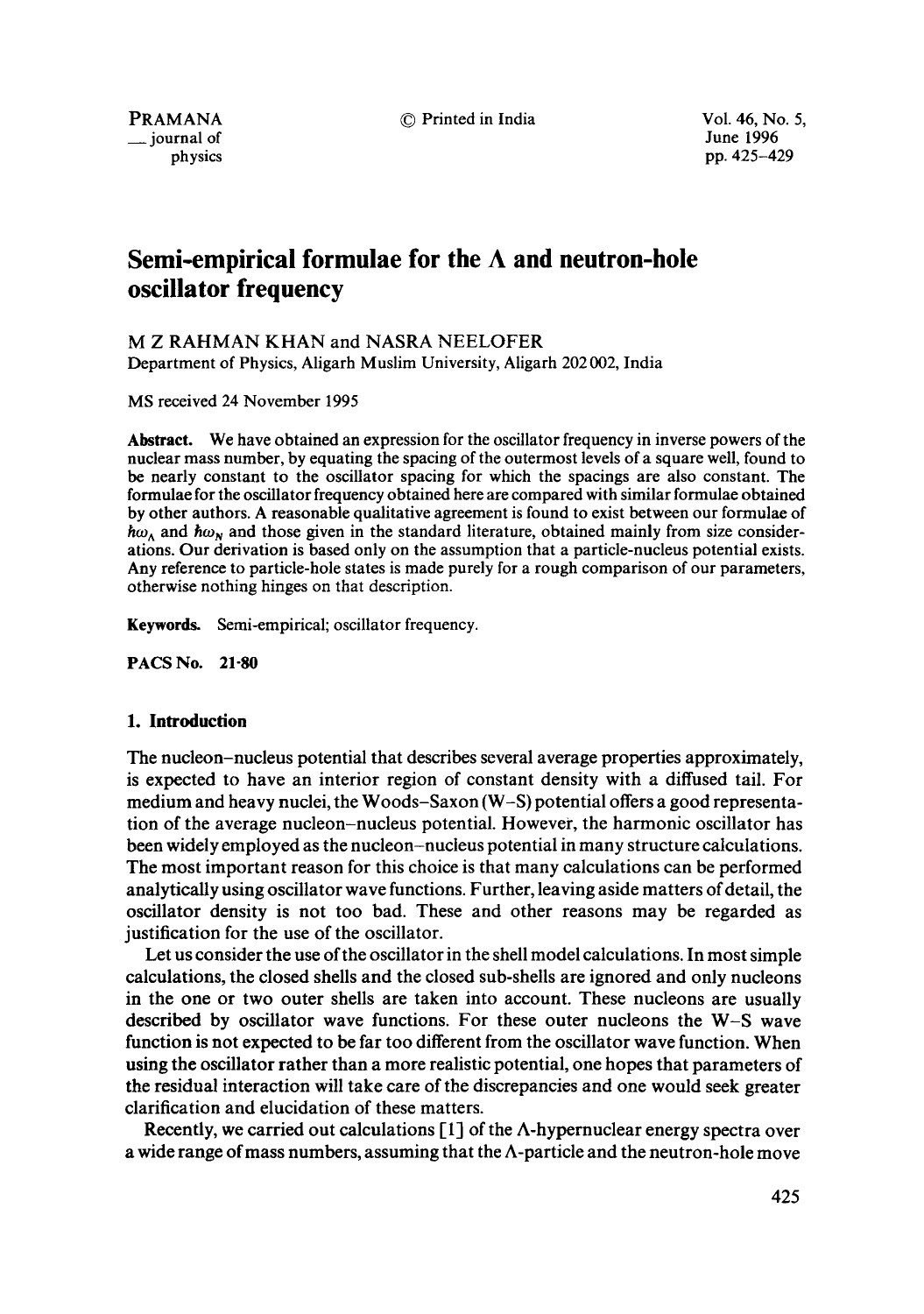#### *M Z Rahman Khan and Nasra Neelofer*

in two seperate oscillator potentials of different oscillator frequencies [2, 3]. Though the description of the spectrum as pure particle-hole states is successful in reproducing the excited states fairly well, it is not so successful in accounting for the cross-sections and angular distributions which require mixed states, the so-called analog and supersymmetric states [4, 5]. Thus, while our discussion with the oscillator cannot be taken to be very realistic, it may not be too far off the mark either. We may, therefore, regard it as a qualitative description. The success of our calculations [1] shows that the oscillator roughly describes not only the outermost neutron-holes but also those in the inner orbits as well as the A-particle in its various orbits. One may be surprised because for medium and heavy nuclei, the nucleon-nucleus or  $\Lambda$ -nucleus potential is more like a W-S potential than an oscillator, but a relevant fact is that for slightly large angular momentum  $\ell$ , the upper levels of the square well (we hope this is also true of potentials like W-S) are nearly equally spaced whereas all levels of the oscillator are equally spaced [6]. Thus, we can always equate the spacing of the upper levels of a square well to the spacing of a certain oscillator. This leads to a formula for the oscillator frequency in inverse powers of the mass number. The situation of the inner orbits is not at all crucial for our present purpose. Our central premise is that a particle-nucleus potential exists and it resembles a W-S potential which may be roughly approximated by a square well. Any reference to the particle-hole picture of hypernuclear excitations is made purely for a rough comparison of our parameters and no more.

The dependence of oscillator spacing on the mass number has already been obtained by many authors. A A-oscillator spacing formula derived by Lalazissis *et al* [2] is based on the idea of approximating the  $\Lambda$ -nucleus potential in a simple model, to an oscillator-like potential. Using virial theorem [7] for the oscillator potential,  $\hbar\omega_{\Lambda}$  is then expressed in terms of the expectation value of the kinetic energy to establish the dependence of  $\hbar\omega_{\Lambda}$  on A. We may note that the A-nucleus potential is assumed to be oscillator-like to begin with.

The nucleon-oscillator frequency ( $\hbar \omega_{N}$ ) has been expressed in terms of  $A^{-1/3}$  and  $A^{-1}$  in [3] by equating the r.m.s. radius of an oscillator to that of a W–S form. Recently, the proton- and neutron-oscillator spacing formulae have been obtained by Lalazissis and Panos [8] using the r.m.s, radius of the nucleons derived from the density of the neutrons and protons seperately [9].

The work of other authors  $[2, 3, 8]$  is based on size considerations. Our derivation is based mainly on energy level separation considerations, namely that the spacing of the first few levels of the square well are nearly equally spaced and so may be equated to the spacing of an oscillator. We confine ourselves to the square well because, at present, we are not able to carry out the required calculations for a W-S potential. The derivations based on these ideas are presented in the next section. Results and discussion are presented in § 3. The last section is conclusions and summary.

## **2. Derivation of the formula**

For  $\ell \ll K_0 R$ , the spacing  $\Delta E_\ell$  for neighbouring levels of same  $\ell$  for a square well of depth  $V_0$ , by nuclear particle, is given by [6]

$$
\Delta E_{\ell} = \frac{\pi V_0}{K_0 R},\tag{1}
$$

426 **Pramana - J. Phys., Vol. 46, No. 6, June 1996**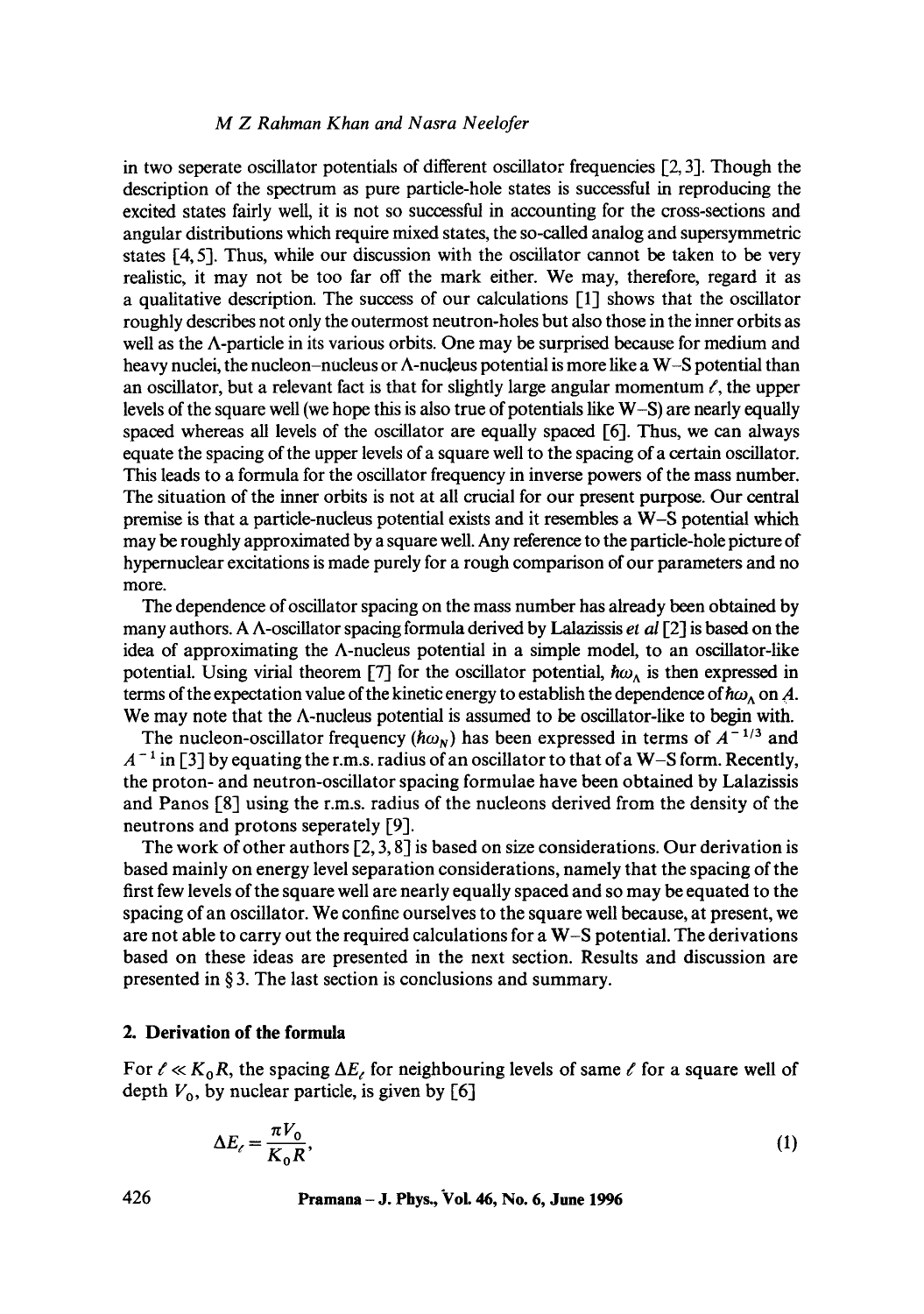#### *Semi-empirical formulae*

where  $K_0 = \left[\frac{2mV_0}{\hbar^2}\right]^{1/2}$  and R is the nuclear radius which is written as  $r_0 A^{1/3}$ . Here, we shall take  $R = r_0' A^{1/3} + \Delta$ , used extensively in the standard literature [10-12]. We note that the spacing  $\Delta E_t$  is constant for a given potential as for the harmonic oscillator.

The energy levels of the three-dimensional harmonic oscillator are given by

$$
E_{n} = (2n + \ell + \frac{3}{2})\hbar\omega,
$$

where the symbols have their usual meaning. It follows that neighbouring levels of the same  $\ell$  arise from the change of n by unity. Thus,  $\Delta E_{\ell}$  can be equated to  $2\hbar\omega$ ,

$$
2\hbar\omega = \frac{\pi V_0}{K_0 R}.
$$

Substituting in the above, R given in terms of A and  $\Delta$ , and neglecting higher powers of  $\Delta$ , we have

$$
\hbar\omega = \left[\frac{\pi V_0}{2K_0 r'_0}\right] A^{-1/3} - \left[\frac{\pi V_0}{2K_0 r'_0}\right] \left(\frac{\Delta}{r'_0}\right) A^{-2/3}.
$$
 (2)

The dependences of  $\omega$  on A is of the same form as given for  $\Lambda$  in the standard literature [2]. It is slightly different for the case of the nucleon [3]. However, we see in the next section that in actual practice, the difference is rather small. The values of the coefficients of  $A^{-1/3}$  and  $A^{-2/3}$  depend upon the particular choice of  $V_0$  and  $r'_0$ . As such, too much emphasis cannot be placed on quantitative agreement especially as we are using a square well.

#### **3. Results and discussion**

From low-energy scattering experiments, it is well-known [10] that  $V_0 R^n$  = constant, where  $n$  lies between 2 and 3. It is also known [13] that the level at zero energy, i.e. a just bound level, in a square well potential, remains unaltered if  $V_0 R^2$  = constant.

For a  $\Lambda$ -particle, taking  $V_{0\Lambda} = 21.7$  MeV and  $r_0 = 1.30$  fm, as given by Walecka [14] for a square well potential, and using the simpler formula  $R = r_0 A^{1/3}$ , we find the constant in the equation  $V_0 R^2$  = constant. Then, taking for  $V_{0\Lambda}$ , the more reasonable value of 30 MeV, the value of  $\Lambda$ -well depth in infinite nuclear matter [7], we get the new value of  $r_0 = 1.11$  fm for the equivalent square well potential. The value of  $\Delta$ , the additional constant term in the expression of  $R$ , is subject to variations depending upon the way the nuclear radius is defined or measured. We may choose  $\Delta = 0.70$  fm, a value obtained from early optical model analyses [111, for a rough calculation of the coefficients in the formula for  $\hbar\omega_{\Lambda}$ . The value of  $r'_0$  is then obtained from least square fitting of the radius  $R = r'_0 A^{-1/3} + \Delta$ , with  $R = r_0 A^{-1/3}$ , over a large range of mass numbers, taking  $r'_0$  as the adjustable parameter and taking  $r_0 = 1.11$  fm as found above. The value of  $r_0$  is found to be 0.97 fm. With these choices, the coefficients of  $A^{-1/3}$  and  $A^{-2/3}$  are 37.05 MeV and 26.74 MeV, respectively. The energy spacings obtained here and with those given in [2], differ by about 1 MeV in the low mass number region. This difference becomes even less in the heavier mass number region. More quantitative agreement is not justified. The values of these two coefficients, as found from  $\chi^2$ -fit of the excitation data [1], are 38.68 MeV and 34.41 MeV, respectively. The coefficient of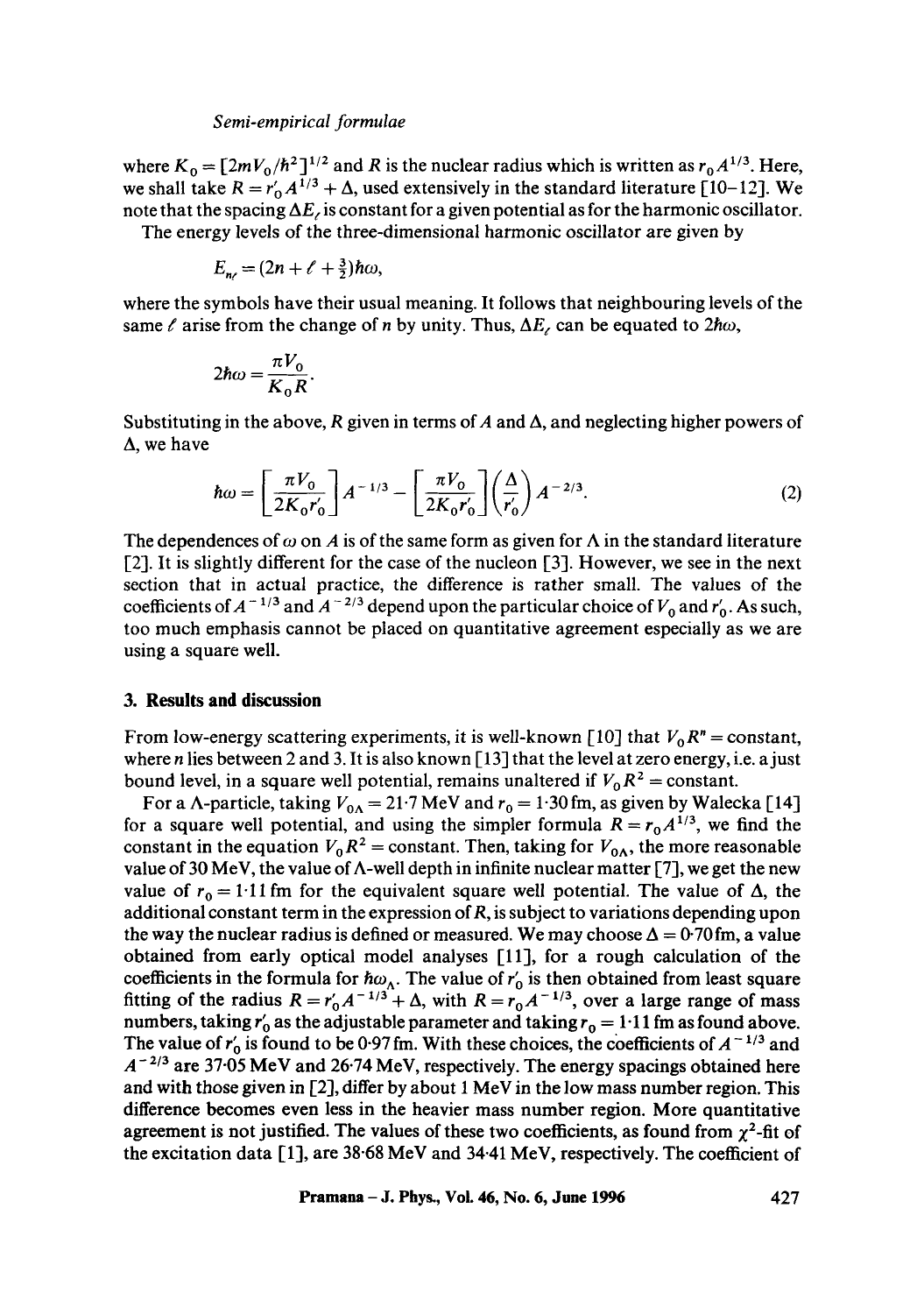#### *M Z Rahman Khan and Nasra Neelofer*

 $A^{-1/3}$ , as obtained from our formula and from  $\chi^2$ -fit of the excitation data are quite close. This was only for a rough comparison.

In a similar manner, we obtain the coefficients of  $A^{-1/3}$  and  $A^{-2/3}$  applying expression (2) for neutron oscillator spacing ( $\hbar\omega_N$ ). On plausible grounds, taking  $V_{0N}$ , the depth of the neutron-nucleus square well potential to be roughly 10 MeV more than the depth of the A-nucleus square well potential, i.e. the neutron-nucleus depth to be about 40 MeV and taking  $r_0$  and  $\Delta$  to be same as obtained for  $\Lambda$ , the value of the coefficients of  $A^{-1/3}$  and  $A^{-2/3}$  are 46.63 MeV and 33.65 MeV, respectively. We may take the same to apply for the neutron-hole. Now, our formula cannot be directly compared with that given in [3], obtained by equating the r.m.s, radius of an oscillator to a Fermi distribution

$$
\hbar \omega_N = 38.87 A^{-1/3} - 23.24 A^{-1}, \tag{3}
$$

as the power of  $A$  in the second term is not same as given in (2). However, the level spacings using the formula obtained here and that given in [3] do not differ much. This kind of agreement may be considered sufficient for our purpose.

One may hope that better values of the coefficients would be achieved, in both the cases of  $\hbar \omega_{\lambda}$  and  $\hbar \omega_{\nu}$ , for medium and heavy nuclei, if a W-S or some other similar potential is employed and a better search of the potential parameters is carried out. Here, we were interested in the qualitative dependence of the oscillator frequency on the nuclear mass number. The discussion provides one more justification of use of the harmonic oscillator.

#### **4. Conclusions and summary**

Here, we have banked mainly on energy considerations as the basis of obtaining the formula for  $\hbar\omega_A$  and  $\hbar\omega_N$ . The other authors [2, 3, 8] have banked on size considerations. Our main drawback is use of the square well for the  $\Lambda$  as well as the nucleon or the nucleon-hole. Our simple derivation of the formulae does not rest in any way on the assumption of  $\Lambda$ -hypernuclear excitation arising from particle-hole states. That picture has been referred to solely for a rough comparison of our parameters.

Due to difference in the nuclear potential depths of the  $\Lambda$ -,  $\Sigma$ - and  $\Sigma$ -particles, one expects that the level spacings for these different spectra could be quite different. The observed spectrum would, therefore, provide information on the nuclear potential depths for the different particles.

Incidentally, the work here provides some additional justification for using oscillator wave functions in many nuclear calculations.

### **Acknowledgement**

The authors are grateful to Dr Mohammad Shoeb for some discussion.

#### **References**

- [1] M Z Rahman Khan and Nasra Neelofer, *Pramana J. Phys.* **41,** 515 (1993)
- [2] G A Lalazissis, M E Grypeos and S E Massen, *Phys. Rev.* C37, 2098 (1988)
- [3] C B Daskaloyannis, M E Grypeos, C A Koutroulos, S E Massen and D S Saloupis, *Phys. Lett.* B121, 91 (1983)